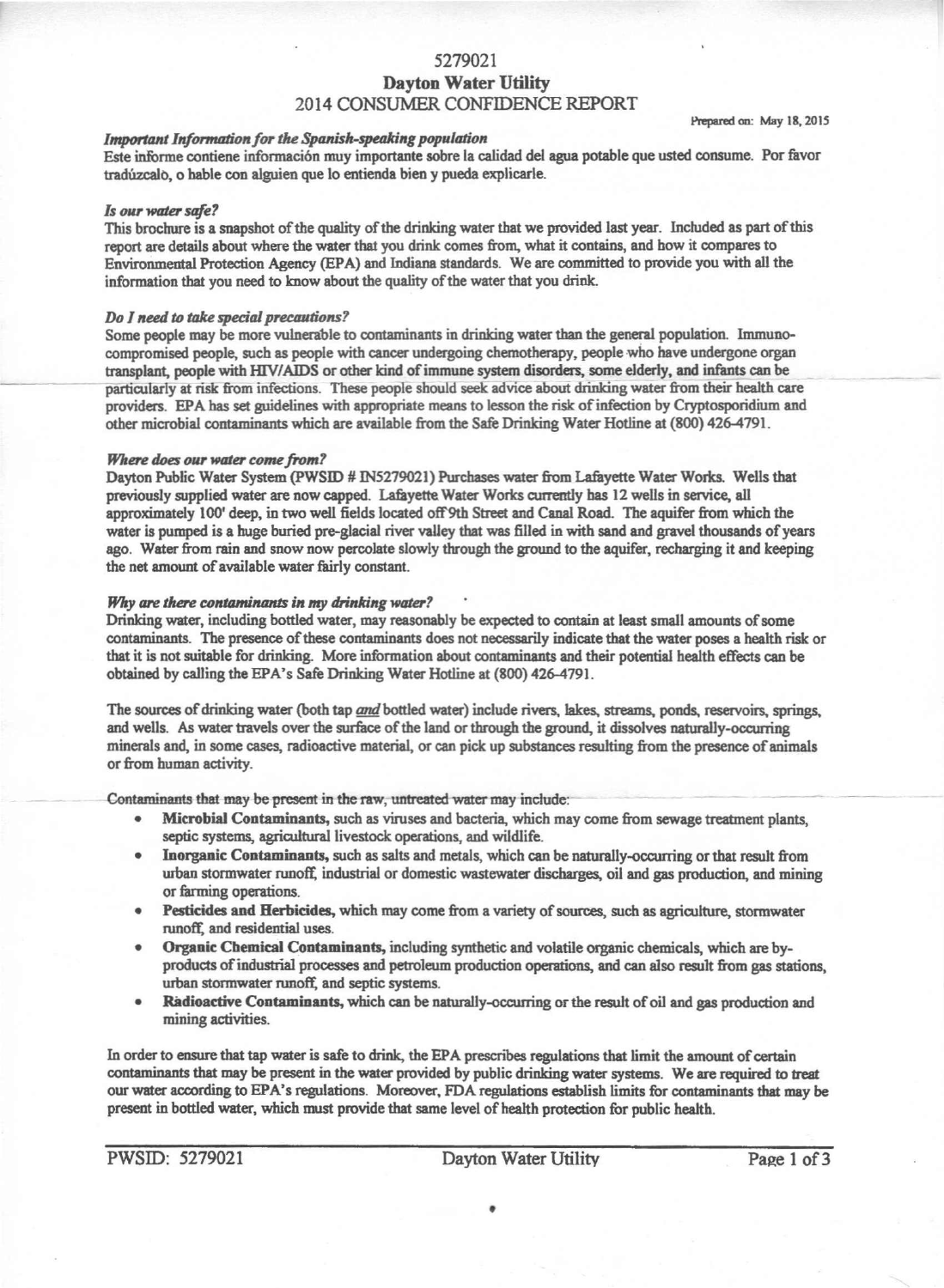# *Water Oualitv Data*

The table below lists all the contaminants that we detected during the 2014 calendar year. The presence of these contaminants in the water does not necessarily indicate that the water poses a health risk. Unless otherwise indicated, the data presented in this table is from testing done between January 1 and December 31, 2014. The Indiana Department of Environmental Management (IDEM) requires us to monitor for certain contaminants at a frequency less than one year to another. Some of the data, though representative of the water quality, may however be more than one year old

Some of the terms and abbreviations used in this report are:

| MCL:          | Maximum Contaminant Level, the highest level of a contaminant that is allowed in drinking water.                                                             |
|---------------|--------------------------------------------------------------------------------------------------------------------------------------------------------------|
| <b>MCLG:</b>  | Maximum Contaminant Level Goal, the level of a contaminant in drinking water below which there is not known or expected<br>risk to health.                   |
| <b>MRDL:</b>  | Maximum Residual Disinfectant Level, the highest level of disinfectant allowed in drinking water.                                                            |
| <b>MRDLG:</b> | Maximum Residual Disinfectant Level Goal, the level of drinking water disinfectant below which there is no known or expected<br>risk to health.              |
| AL:           | Action Level, the concentration of a contaminant which, when exceeded, triggers treatment or other requirements or action<br>which a system must follow.     |
| TT:           | Treatment Technique, a required process intended to reduce the level of a contaminant in drinking water.                                                     |
| NTU:          | Nephelometric Turbidity Unit, a measure of the clarity (or cloudiness) of water.                                                                             |
| ppm:          | parts per million, a measure for concentration equivalent to milligrams per liter.                                                                           |
| ppb:          | parts per billion, a measure for concentration equivalent to micrograms per liter.                                                                           |
| $pCi/L$ :     | picocuries per liter, a measure for radiation.                                                                                                               |
| $P^*$ :       | Potential violation, one that is likely to occur in the near future once the system has sampled for four quarters either not available<br>or not applicable. |
| ND:           | Not Detected, the result was not detected at or above the analytical method detection level.                                                                 |

### Contaminants Detected annia Contamina

| Date       | Contaminant                 | <b>MCL</b>  | <b>MCLG</b> | Units. | 90 <sup>th</sup><br>percentile | Min | Max | Above<br>AL #<br><b>Repeats</b> | Violates | <b>Likely Sources</b>                                                                                           |
|------------|-----------------------------|-------------|-------------|--------|--------------------------------|-----|-----|---------------------------------|----------|-----------------------------------------------------------------------------------------------------------------|
| 09/26/2012 | Copper (90th<br>Percentile) | 1.3<br>(AL) | 1.3         | ppm    | 0.083                          |     |     |                                 | No       | Erosion of natural deposits;<br>Leaching from wood<br>preservatives; Corrosion of<br>household plumbing systems |
| 09/26/2012 | Lead (90th Percentile)      | 15<br>(AL)  |             | ppb    | 0.5                            |     |     |                                 | No       | Corrosion of household<br>plumbing systems; Erosion of<br>natural deposits                                      |

|            |                                         |            |             |       | DISTRICCION PARIOGRAPHIC OC LIECTILIZOLE |     |     |                                 |                 |                                              |
|------------|-----------------------------------------|------------|-------------|-------|------------------------------------------|-----|-----|---------------------------------|-----------------|----------------------------------------------|
| Date       | Contaminant                             | <b>MCL</b> | <b>MCLG</b> | Units | <b>Result</b>                            | Min | Max | Above<br>AL #<br><b>Repeats</b> | <b>Violates</b> | <b>Likely Sources</b>                        |
| 08/20/2014 | Total<br>Trihalomethanes<br>(TTHM)      | 80         | No<br>Goal  | ppb   | 3.1                                      | 1.8 | 3.1 |                                 | No              | By-product of drinking<br>water chlorination |
| 08/20/2014 | <b>Total Haloacetic</b><br>Acids (HAA5) | 60         | No Goal     | ppb   | 7.6                                      | 4.9 | 7.6 |                                 | No              | By-product of drinking<br>water chlorination |
| 2014       | Chlorine                                |            |             | ppm   |                                          |     |     |                                 | No              | Water additive used to<br>control microbes   |

# Disinfection Burmoducts & Br

•